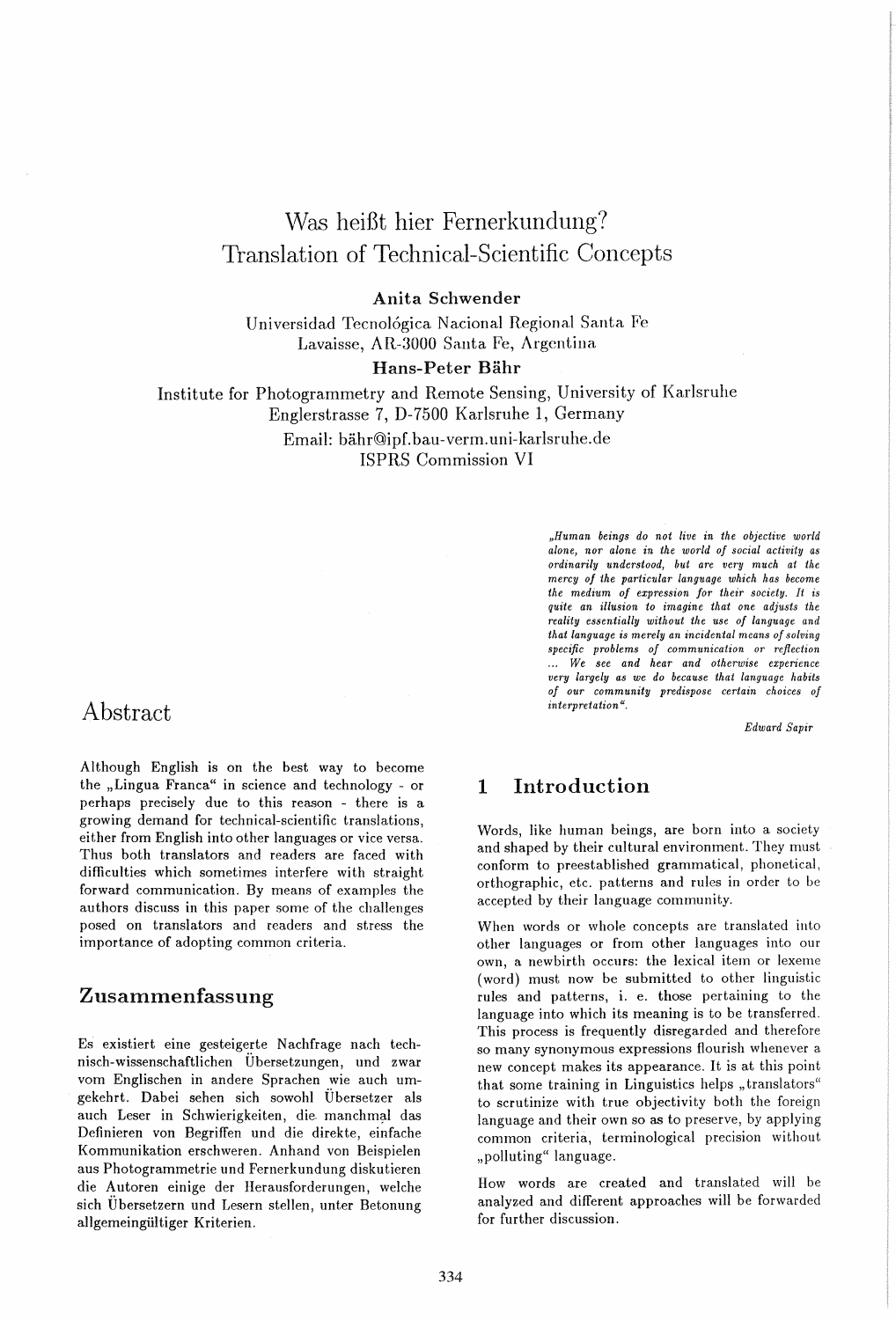## 2 The Creation of Technical-Scientific Words and Expressions

Whenever a machine is deviced or a novel technique or method is developed, when scientists discover yet another unknown phenomenon, it must be given a name and it is the privilege and the responsibility of the scientist or technician to coin the appropriate term. Rarely. if ever, he invents a completely new word: he reaches back to his old friendly linguistic background, to lexical items he is familiar with, and he manipulates them resorting to various mechanisms.

a. He uses Latin or Greek elements (morphemes) or words to form compounds, adding appropriate endings:

PHOTO-GRAM-METR-IC (English ending which marks an adjective)

PHOTO-GRAM-METR-ISCH (German ending

which marks an adjective)

PIIOTO-GRAM-(M)ETR-ICO (Spanisch ending which marks an adjective)

PHOTO-GRAM-METR-IQUE (French ending which marks an adjective)

PHOTO-GRAM-(M)ETR-IA (Spanish ending which marks a noun and denotes a discipline)

h. He uses Latin or Greek morphemes or words and adds them to words in his own language:

PHOTO-APPARAT (German) HALB-QUANTITATIV (German) SEMI-ONDA (Spanish) INFRA-RED (English) INFRA-ROUGE (French) INFRA-VERMELHO (Portuguese)

c. He uses foreign words and combines them with words in his own language:

DESKTOP-OBERFLACHE (!) (English + German) RESEAUPLATTE (French + German) RESEAUSCANNER (French + English) IMPRESORA OFFSET (Spanish + English)

d. He combines words in his own language:

HARDWARE (English) AEROESPACIAL (Spanish) FERNERKUNDUNG (German) SENSOREAMENTO REMOTO (Portuguese) OCCUPATION DU SOL (French)

e. lIe uses already existing technical words and transforms them to suit his needs:

PIXEL ... MIXEL ... VOXEL HARDWARE ... SOFTWARE ... FIRMWARE COMPUTER ... TRANSPUTER

f. He uses a "string" of words to describe as closely as possible his invention but, finding it too long, he shortens it using different methods and these abbreviated versions become words:

Radio Detection and Ranging  $= R.A.D.A.R = radar$ Light Amplification by Simulated Emission of  $Radion = laser$ Picture element  $=$  pixel  $Modulator$ -demodulator = Modem

g. He coins acronyms and uses them as nouns

| <b>GIS</b> | <b>DTM</b> |
|------------|------------|
| SPOT       | <b>GPS</b> |
| I/O        | A P        |

h. He combines acronyms and abbreviations with existing words:

CCD cameras - radar emission IR pictures - pixel analysis GIS technology - laser printer I/O devices

|                               | L or G    | Words in | Foreign | Modif.  | Abbre- |
|-------------------------------|-----------|----------|---------|---------|--------|
|                               | morphemes | m-tongue | words   | Process | viat   |
| Latin/Greek<br>morphemes      | a.        |          |         |         | h      |
| Words in<br>m-tongue          | h         |          | c       |         |        |
| Foreign<br>words              |           | c        |         |         |        |
| Existing<br>techn. words      |           |          |         | e       |        |
| Strings of<br>words           |           |          |         |         |        |
| Acronyms and<br>Abbreviations |           |          | h       |         | g      |

Table 1 Different approaches in the creation of words. The letters correspond to the listing above

And what happens once he "emits" these words? They begin a life of their own, unfolding their multiple semantic potentialities, all of them open, unexplored.

At its infantile stage a word is used and abused. Sometimes different versions coexist:

workstation - workingstation

gray scale - tonal scale - step wedge

It expands its meaning as the field it covers becomes wider; it is adopted by other disciplines and its meaning is transferred, assimilated or adapted. In summary: everybody feels free to bend it to whatever his neds may be.

"LINGUISTIC", coined by Ferdinand de Saussure to be used in the context of human oral and written language, and "SEMANTICS" has been adopted by image interpreters (INTERPRETER: person who gives an immediate translation of words spoken in another language - Oxford University Press Dictionary) referring to patterns and rules that govern the conveyance of meaning in digital photogrammetry. Thus, instead of creating a new word (in Medicine the concept is covered by the word "SEMIOLOGY") a new field of meaning has been added to the old one.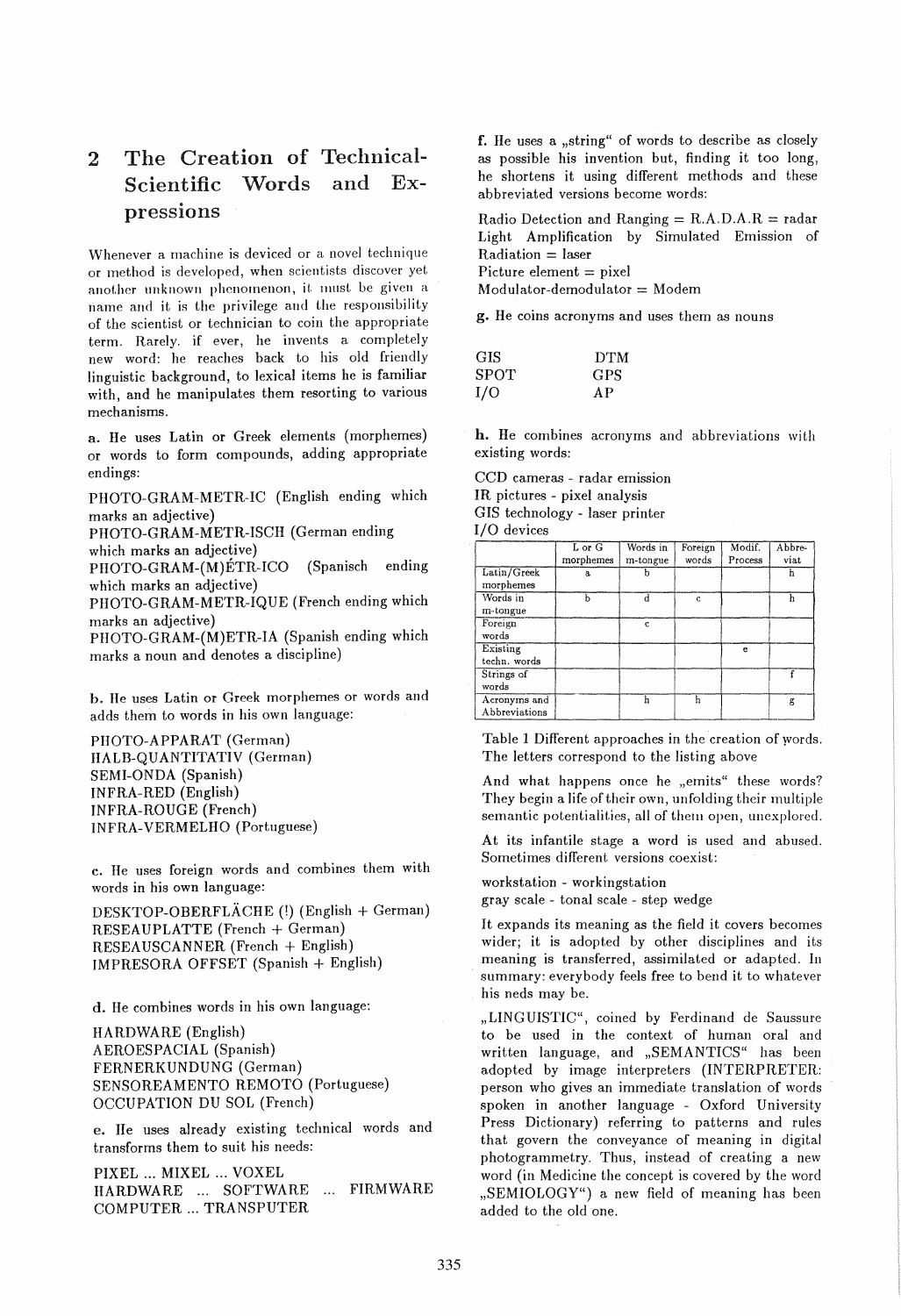As time goes by and the word acquires more status (more and more people use· it) the convenience of defining clearly its semantic range makes itself felt. Scientists and technicians approach this problem in different ways.

a. Some give a concise and clear definition:

"Die Geomorphologie untersucht die Oberflächenformen der Erde, das Relief, studiert und analysiert Prozesse, die zur Ausformung des Reliefs gefiihrt haben bzw. es derzeit iiberformen und versucht eine zeitliche Einstufung des realen Reliefs und seiner Teile".

F. Wieneke (ZPF 2/91)

b. Some, clarify concepts which, in spite of being erroneous, have been generally accepted:

"Si bien la designación imagen digital parece un contrasentido desde el punto de vista linguistico, su uso se ha generalizado en lugar de imagen digitalizada que sería una expresión más correcta".

H.-P. Bähr, 1991

c. Some just give some synonym to guide the reader and avoid confusions:

"... simulierte Buttons oder Schalter ..."

M. Gross (ZPF 5/91)

d. or they give incomplete definitions which merely serve the purpose of the moment:

"... Aliasingeffect (Falschberechnung der Farbvalenz  $\ldots$ <sup>"</sup>

M. Gross (ZPF 5/91)

 $,...$  Lacken (Löffler) = salzhaltiger Flachsee ... "

Csaplovics and Senftner (ZPF 2/91)

At this point of evolution, a word can be considered to have attained maturity and with it the right to appear as an entry in our technical dictionaries and glossaries. Its meaning becomes fixed and so does its spelling as well as its grammatical, phonetic and syntactical features.

## 3 The Translation of Technical-Scientific Words and Concepts

So far the history of created words but what happens when a word or an expression is to be translated into another language? Who translates in the first place? Sometimes a professional translator is appointed; sometimes scientists and technicians attempt the job themselves. It should be borne in mind, however, that to fulfill the task satisfactorily a thorough knowledge of the subject is not enough: some linguistic criteria are also welcome.

A foreign language is the expression of another cultural environment. It segments reality in a different way and conveys meaning through a set of conventions and rules which are not necessarily similar to those we have internalized with our own cultural patterns. Thus, we may force meaning upon certain descriptions of events because of the difficulty of standing aside from our mother tongue which is a habit and a cultural *non-est-disputandurn* (Whorf, 1949).

If we translate GIS as "Geographisches Informationssystem" (German) or "Sistema de Información geográfica" (Spanish) readers will be mislead because what is meant by "geographisch" in the German language covers a different semantic range than "geográfico" in Spanish. Perhaps "Geoinformationssystem" and "Sistema de Geoinformación" would bring both concepts closer to the original.

Without some linguistic knowledge we are unable to see the foreign language objectively and are thus liable to be influenced by language habits of which we are not even conscious due to an unavoidable pattern of habitual thought.

A furniture advertisement in a large store in Karlsruhe (Germany) offered "Bad Design" referring to bathroom arrangements.

On the other hand, a translator without thorough knowledge of the subject he is translating produces his own layman's interpretation of the original text and translates it cloaking concepts in words furnished by dictionaries, which are not always capable of providing him with the correct lexical item. Thus he may miss the point generating confusion and/or misunderstandings:

hardware - mercaderia dura (Spanish) instead of using the same word or the technical equivalent "soporte fisico"

scoria - cagafierro (Spanish) which is the obsolete synonym for "escoria" and sounds absolutely ridiculous

Sometimes words are given different translations and these different versions coexist as synonyms during a certain time until one of them attains supremacy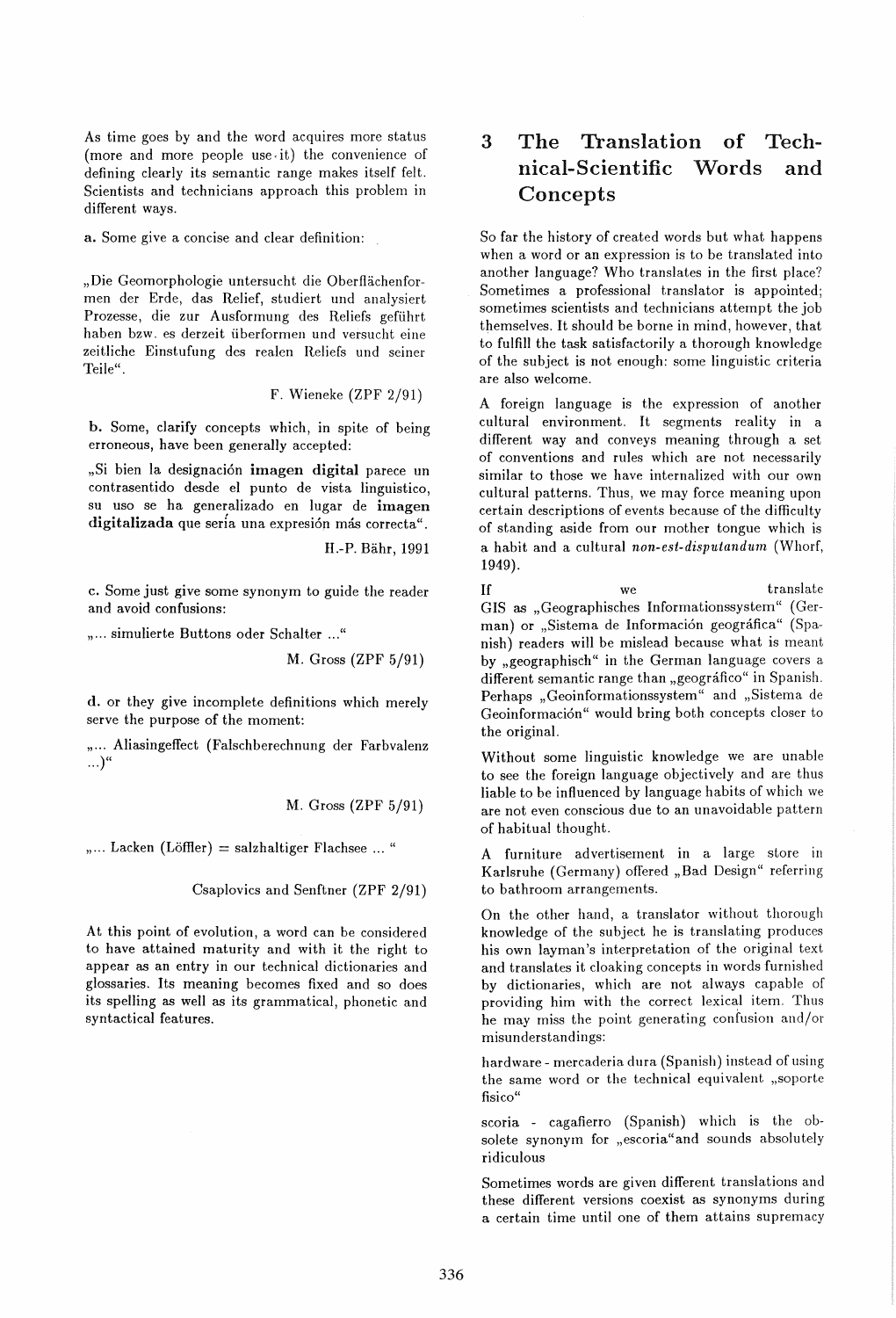while the other(s) fossilize, fall out of use and are finally forgotten (see Table 2).

Other words which originally shared a common semantic field gradually adopt different ranges of meaning within that semantic field until they crease to be synonyms (see Table 3).

| English                                 | obsolete                                | in use             | coexisting                                                                       | another<br>language |
|-----------------------------------------|-----------------------------------------|--------------------|----------------------------------------------------------------------------------|---------------------|
| Remote<br>Sensing                       | Remote<br>Sensing<br>Sensora-<br>miento | Fern-<br>erkundung | Teledetección<br>Percepción remota                                               | German<br>Spanish   |
| Work(ing)<br><b>Station</b>             | remoto                                  |                    | Workstation(s/en)<br>Workingstation(s/en)<br>Arbeitsstation                      | German              |
| Gray scale<br>Tonal scale<br>Step wedge |                                         |                    | Escala de grises<br>Escala tonal<br>Valores de gris<br>Tonos de gris             | Spanish             |
| Cluster                                 |                                         |                    | Cluster<br>Nube de puntos<br>Grupo homogéneo<br>Cluster<br>Kluster<br>Punktwolke | Spanish<br>German   |
| Range<br>marks                          |                                         |                    | Marcas de alcance<br>Marcas de intervalo                                         | Portug.             |

Table 2

Examples of Temporary Synonyms (by obsolescence)

| English       | Former        | Present                      | Another  |
|---------------|---------------|------------------------------|----------|
|               | Synonyms      | Meaning                      | Language |
| Scanning      | Barrido       | <b>Scanning Nature</b>       | Spanish  |
|               | Muestreo      | Scanning a picture or image  |          |
|               | Procesamiento | Mechanical, electrical, com- |          |
|               | de datos      | putational or any other      |          |
|               |               | transformation of data from  |          |
| $_{\rm Data}$ |               | one form into another        |          |
| processing    | Tratamiento   | Systematic manipulation of   | Spanish  |
|               | de datos      | data by means of a computer  |          |
|               |               | so as to obtain information  |          |

#### Table 3

Examples of Temporary Synonyms (by divergence)

### 4 Photogrammetryand Remote Sensing

"Remote Sensing" was first used in American English during the early 60's in the context of military reconnaissance systems. Specialists of different nationalities picked it up and used it as a borrowed expression in their own language for many years. In the early 70's Prof. Schwidefsky coined the German equivalent "Fernerkundung", a creation which was generally accepted and soon made its way into the German technical vocabulary. The corresponding term in other languages was created and, so to say, "promoted" by administrative and governmental agencies at latest with the foundation or renaming of the respective National Societies of Photogrammetry: "Société Française de Photogrammetrie et Remote Sensing"? Unthinkable!

And in almost every language we would arrive to the same conclusion. Thus, many equivalents for "Remote Sensing" flourished in an attempt to mirror the semnatic content of the expression:

Fernerkundung (German) Télédétection (French) Teledetecção (Europ. Portuguese) Sensoreamento Remoto (Bras. Port.) Teledetección (Spanish) Percepci6n Remota (Spanish) Taverzekeles (Ungarian)

"Remote Sensing" was rejected or only reluctantly accepted by very few languages. Spanish linguists rejected the proposed "Sensoramiento Remoto" in favour of Teledetección or Percepción Remota. "Photogrammetry" however, entered the vocabulary of almost every language without difficulty and was easily adapted. Why is it that these two lexical items arose so different reactions?

## 5 Towards a Common Terminology

There will probably be general assent to the proposition that a common terminology would contribute considerably to the understanding among scientists all over the world. But he who asents often sees in such a statement nothing more than a platitudinous admission of translation difficulties on the one hand or an intent to subvert the efforts of those who try to preserve the purity of a particular language on the other. To see only thus far is to miss the point, to be blind to one of the important nodes of interconnection between language, culture, science and technology.

Scientists in the Middle Ages communicated in Latin. Nowadays they mostly communicate in English but Latin stilI impregnates very much scientific language and an ever growing tendency towards using words of Latin origin in learned speech is evident, not only in English but also in other languages. Therefore, a return to the sources when seeking for a new word or expression seems an interesting approach, worthy to be taken into account: scientific-technological language should not be tied to any nationality but contribute universally to the straightforward transference of knowledge.

Faced with the necessity of expressing new words or concepts, those who translate technical and scientific texts resort to different approaches:

a. They try to find words in the target language (the language into which the text is to be translated) that mirror the semantic content of the original

bit computer octeto (Spanish - Spain) ordenador (Spanish - Spain)